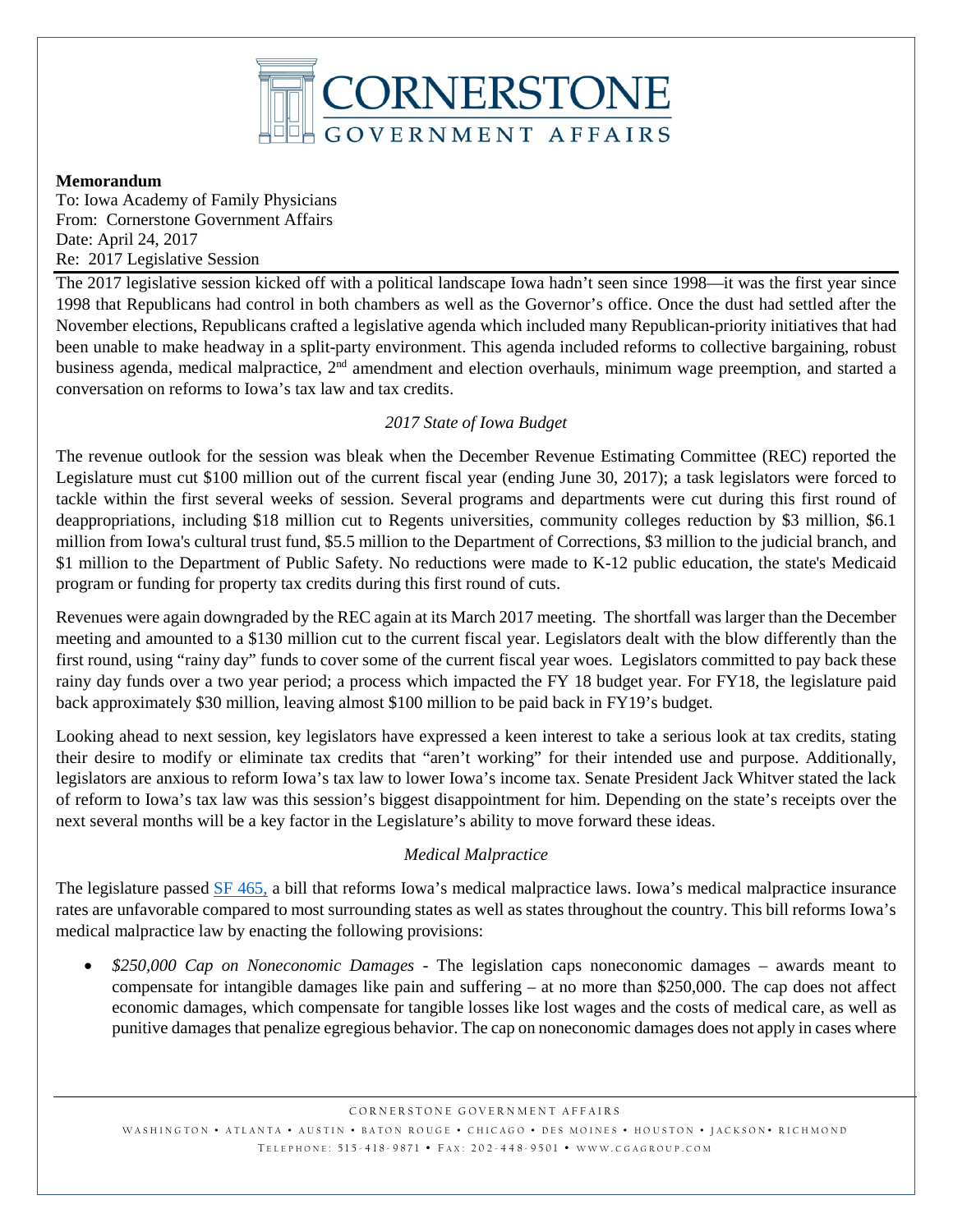

a jury determines that the care in question resulted in a substantial or permanent loss or impairment of a bodily function, substantial disfigurement, or death.

- *Expanded CANDOR Protections* Enacted in 2015, Iowa's Candor statute allows physicians to engage their patients in frank and confidential discussions following an adverse outcome, without concern that the information shared in these discussions might later be used against the physician in court. Under current law, only cases of death or serious physical injury qualify for the Candor protections. SF 465 lowers that threshold so any cases of physical injury would qualify. It also expands the list of providers able to initiate a Candor discussion from just physicians, ARNPs, physician assistants, and podiatrists, to include all members of the healthcare team.
- *Strengthened Expert Witness Standards –* The bill strengthens expert witness standards by requiring the expert to be licensed and in good standing in the same or similar field as the defendant and have practiced within 5 years preceding the incident in question. If the defendant is board certified, the expert must also be board certified; this applies for a physician defendant to a physician expert.
- *Certificate of Merit* The bill requires plaintiffs to file a certificate of merit by an expert witness who certifies that the standard of care was breached and how it was breached; this must be filed within 60 days of the defendant's response to the initial notice that has suit has been initiated.

Contingent upon the Governor's signature, the bill goes into effect July 1, 2017. The governor has indicated his support of the legislation and will be signing the bill in the next couple of weeks.

## *Step Therapy Protocols*

The Legislature enacted [HF 233,](https://www.legis.iowa.gov/legislation/BillBook?ga=87&ba=HF%20233) a bill that requires health insurance companies to make changes to their step therapy protocols. Under current law, a patient may be required to try, and then fail on lower-cost or older drugs selected by their health plan before coverage is granted for the drug prescribed by the patient's health care provider. These policies can vary widely based on the prescription and the insurance company's policy. These protocols limit a health care provider's ability to tailor care to individual patient needs. For patients living with serious or chronic illnesses, prolonging ineffective treatment may result in possible irreversible progression of disease, loss of function, and adverse effects. This may ultimately lead to increases in unnecessary health care costs associated with additional provider visits, ER visits, hospitalizations and other costs.

The bill requires the protocols are based on widely-accepted clinical guidelines; the exceptions process is transparent and accessible to patients and health care providers; provisions that enable health care providers and patients to override a health plan's protocols when it is medically appropriate for a patient. The bill gives greater power to physicians and patients who are trying to gain access to certain procedures and/or pharmacy benefits. The Bill provides that when a step therapy protocol is in use, the person participating in a health benefit plan or the person's prescribing health care professional must have access to a clear, readily accessible "step therapy override exception," which authorizes the expedited coverage of a prescription drug selected by the prescribing health care professional, based on the review of the exception request along with supporting rationale and documentation. It is important to note that the bill specifically excludes the three major managed care organizations that are contracted with the state of Iowa to provide Medicaid-related services. The bill is effective January 1, 2018 contingent upon the Governor's signature.

### *Biologic Product*s

The state has enacted [HF 305](https://www.legis.iowa.gov/legislation/BillBook?ga=87&ba=HF%20305) a bill that allows Iowa pharmacists the ability to dispense safe and potentially less expensive biologic medication to patients by substituting an FDA approved interchangeable biologic for a prescribed biologic product.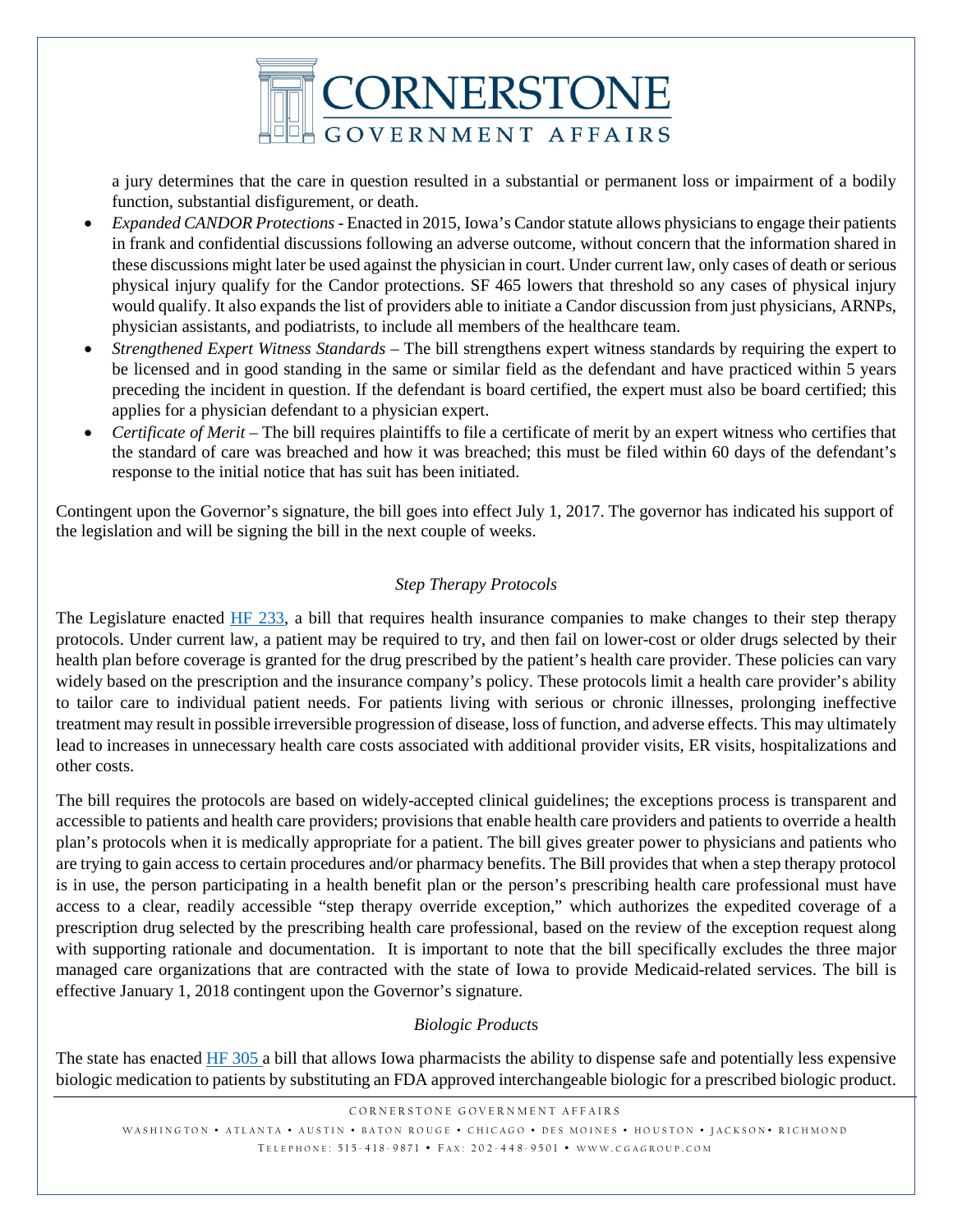

A biological product is a medical product, often made from a variety of natural sources, used for a broad range of diseases or conditions. The bill provides that a physician writing a prescription can expressly indicate no biological substitute be allowed. The bill gives some flexibility to pharmacists and helps reduce health care costs. The bill is effective July 1, 2017.

#### *Physician Assistant Supervision*

[HF 591](https://www.legis.iowa.gov/legislation/BillBook?ga=87&ba=hf591) is a bill that puts to bed a two year battle between the Board of Medicine and the Board of Physician Assistants regarding physician assistant supervision at remote sites. The bill requires that any rule dealing with the supervision of physician assistants must be agreed to by the Board of Medicine before put forth into the administrative rule process. The bill rescinds proposed rules by the Physician Assistant Board that would remove the requirement that a supervising physician visit a remote site at least once every two weeks.

#### *Prescription Monitoring Program*

[HF 524](https://www.legis.iowa.gov/legislation/BillBook?ga=87&ba=HF%20524) is a bill that makes changes to Iowa's law regarding prescription monitoring program. The prescription monitoring program (PMP) is a health care tool for practitioners to assist in identifying potential diversion, misuse, or abuse of controlled substances by their patients while facilitating the most appropriate and effective medical use of those substances. The changes in HF 524 allows Iowa to become connected nationally to other states utilizing the prescription monitoring program.

### *Medicinal Cannabis*

In the final hours of the 87<sup>th</sup> General Assembly, the House and Senate passed [HF 524,](https://www.legis.iowa.gov/legislation/BillBook?ga=87&ba=HF524) a bill that would allow growing, manufacturing and distributing of medical cannabidiol in the State of Iowa. The cannabidiol is defined as cannabis oil that has 3% or less THC, the component of the marijuana plant that gives users a "high". Iowa currently allows for the use of this product for only epilepsy and users must travel out of state to get the product, which requires them to break Federal law when crossing state lines with the product.

HF 524 expands the use of the product to people with cancer, multiple sclerosis with severe and persistent muscle spasms, seizures, AIDS, Crohn's disease, Amyotrophic lateral sclerosis, any terminal illness, Parkinson's disease, or untreatable pain. To be able to purchase the product, a health care provider must diagnose and certify the patient suffers from one of the enumerated illnesses and provide explanatory information provided by the Department of Public Health to the patient. The provider is under no obligation to provide the certification. Each illness must be recertified on an annual basis. The patient then registers with the Department of Public Health and gets a registration card.

The bill establishes a Medical Cannabidiol Board that can make changes to the diseases that can be treated by the use of cannabidiol, as well as make recommendations to the General Assembly on increases to the level of THC (bill caps percentage at 3%) used for medical treatment.

The bill also allows for reciprocity with the state of Minnesota for Iowa's registered users, allowing them to dual-enroll with the state of Minnesota. Moreover, the bill grants up to two out-of-state dispensaries to become a registered dispensary for Iowans to purchase cannabidiol from. The bill takes effect upon enactment.

### *Interim Workgroup on Opioid Abuse*

Included in the Health and Human Services appropriations bill, an interim workgroup was created to review the state's protocols and practices relating to the prescribing of opioid medications and the treatment options available for opioid abuse.

WASHINGTON • ATLANTA • AUSTIN • BATON ROUGE • CHICAGO • DES MOINES • HOUSTON • JACKSON • RICHMOND TELEPHONE: 515-418-9871 • FAX: 202-448-9501 • WWW.CGAGROUP.COM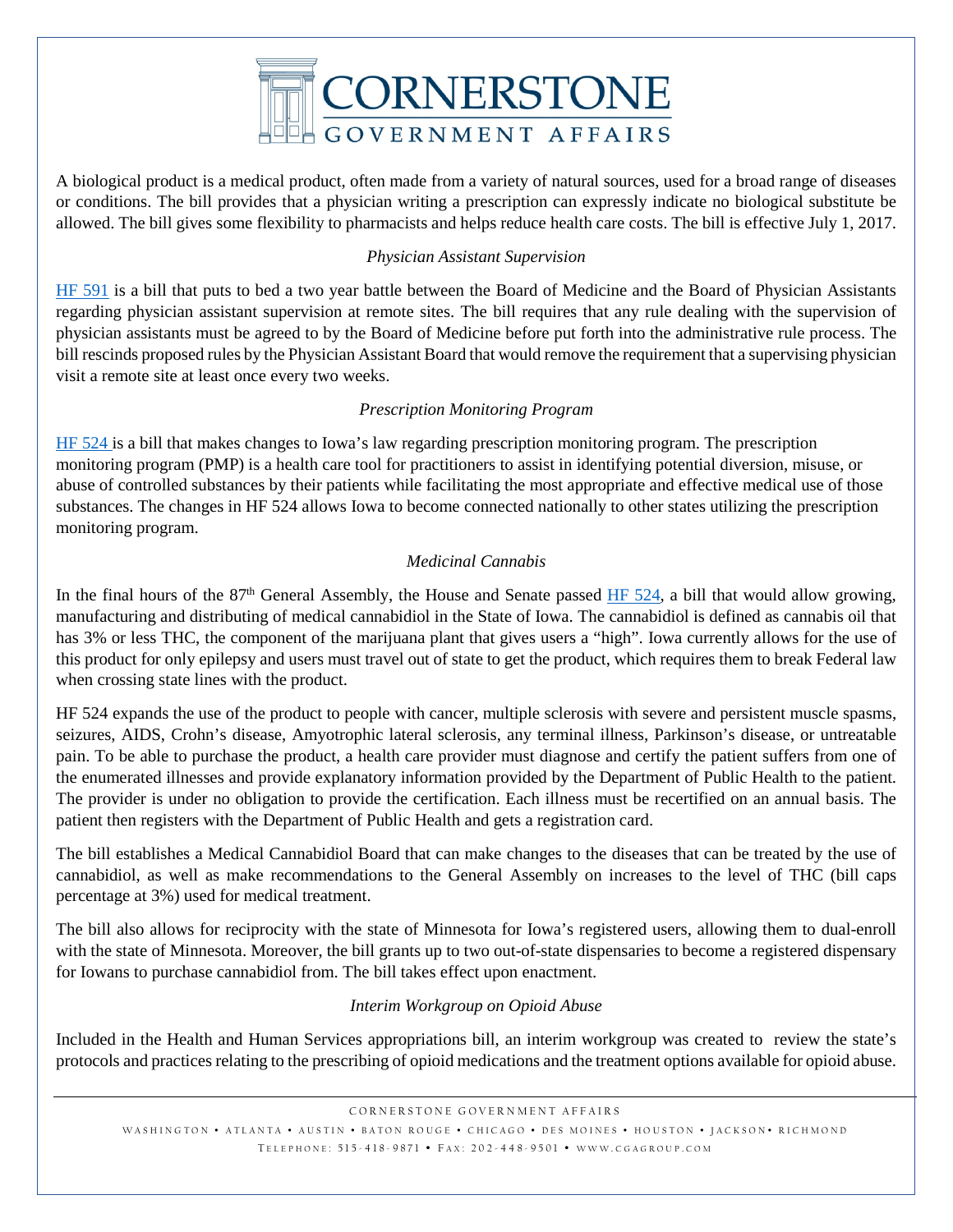

This is in response to the opioid abuse epidemic found across the state. The workgroup is tasked with submitting a report by November 15, 2017 to the Legislature.

## *Telehealth Parity Interim Workgroup*

The Health and Human Services budget also included language establishing a legislative interim committee for telehealth parity. The language directs the Legislative Council to establish an Interim Study Committee to examine issues relating to telehealth parity for private insurance and State employee health plans. The Division specifies duties and membership of the Interim Committee and requires a report to be submitted to the General Assembly by December 15, 2017, for consideration during the 2018 Legislative Session.

### *Mental Health Levy Recalibration*

Mental Health Levy Recalibration bill, [SF 504.](https://www.legis.iowa.gov/legislation/BillBook?ga=87&ba=SF504) The bill allows counties to recalibrate their levies based on a population formula that is compared to other counties in their region. The bill still places the mental health levy cap at \$47.28 but allows recalibration so each county in each region pays "their fair share" based on the county's population size. Early versions of the bill included an inflator that would have allowed counties to automatically increase their levy by a percent or two; this was struck over concerns that the inflator would have increased property taxes throughout the states. Many regions are concerned they will still be underfunded when providing for the core services DHS requires them to provide for their regional population with mental health needs.

The bill also requires counties to spend down fund balances in excess of 25.0%. Beginning in FY 2018, counties have three years to spend down fund balances on services required in their regional management plans. Beginning in FY 2022, counties are limited to a fund balance reserved for cash flow of 20.0% of gross expenditures if the region has a population equal to or greater than 100,000, or 25.0% of gross expenditures if the region has a population of fewer than 100,000. Counties will be required to reduce their levies by any dollar amount in excess of the cash flow amount. For FY 2018 through FY 2020, the Bill requires the Broadlawns Medical Center Board of Trustees to transfer \$2.8 million to the Polk County Board of Supervisors to deposit in the county MHDS fund. In addition, Broadlawns Medical Center is required to donate \$3.5 million worth of services to Polk County MHDS.

The bill requests that the Legislative Council authorize a study committee to analyze the viability of the levy caps in this bill. The study committee is to meet during the 2018 Legislative Interim and submit a report to the General Assembly by January15, 2019.

The bill requires the Department of Human Services (DHS) to convene a stakeholder workgroup to make recommendations relating to the delivery of, access to, and coordination and continuity of mental health, disability, and substance use disorder services. The workgroup is required to submit a report with recommendations to the Governor and General Assembly by December 15, 2017. In addition, the Bill requires the regional administrators for the MHDS regions to convene a stakeholder workgroup to create collaborative policies and processes relating to the delivery of, access to, and continuity of services for individuals with complex mental health, disability, and substance use disorder needs

### *Mental Health Professional Expansion of Scope*

The states passed [HF 593,](https://www.legis.iowa.gov/legislation/BillBook?ga=87&ba=hf593) a bill that allows mental health professionals to perform certain examinations, treat and prescribe treatment or medication (if otherwise authorized to do so), and submit written statements and reports as required by the Judicial branch when a patient is between voluntarily or involuntarily hospitalized or committed. This is an expansion to current Iowa Code, which only allows physicians to perform some of these commitment examinations. A mental health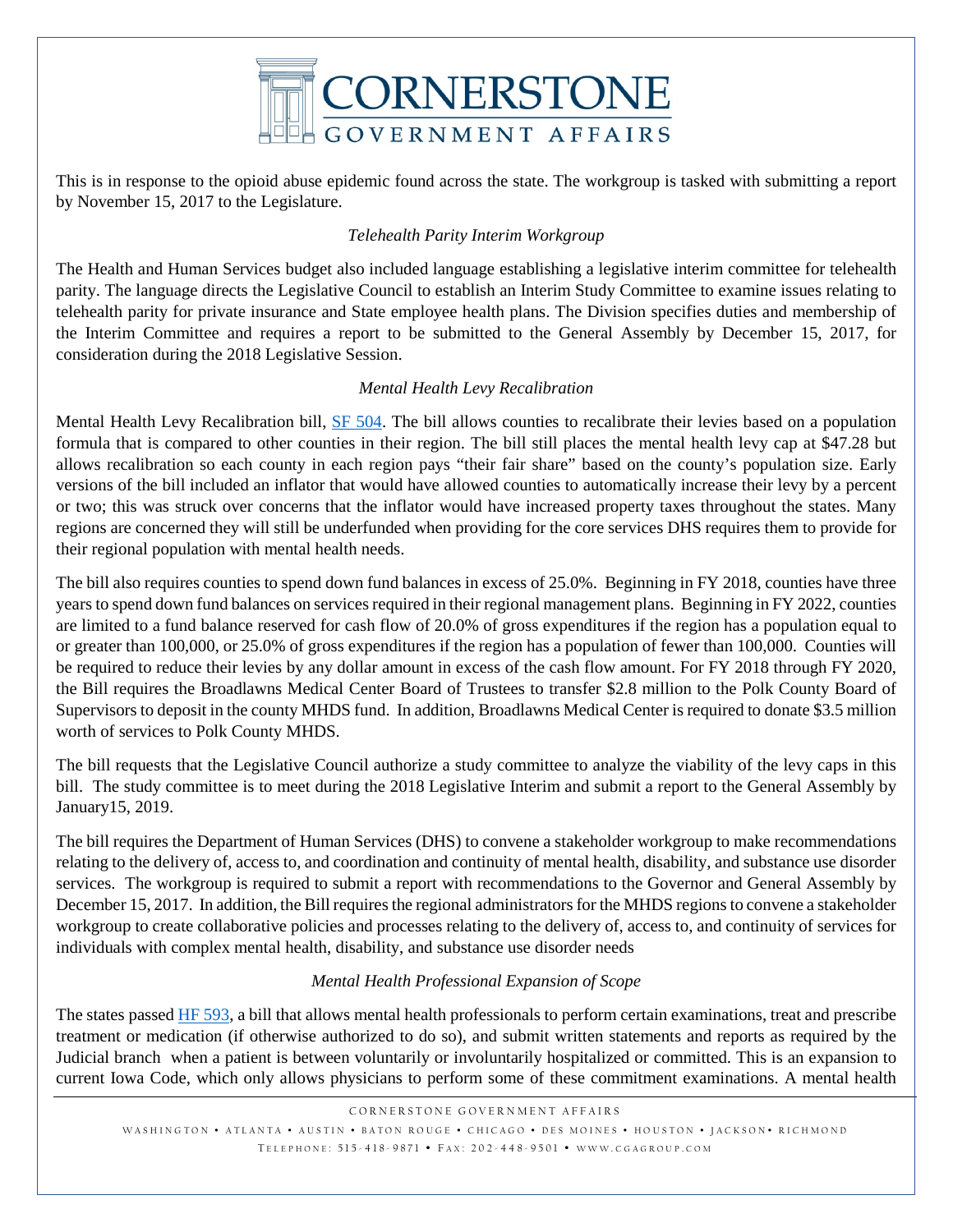

professional is defined in Iowa Code as an individual who either holds at least a master's degree in a mental health field, a current license in this state if practicing a licensed profession, and has at least two years of post-degree clinical experience under the supervision of another mental health professional. Other professions included are psychiatrists, physicians, ARNPs holding a national certification in psychiatric mental health care, a PA practicing under the supervision of a psychiatrist, or a psychologist.

## *Online Tobacco and Vaping Products Subject to Sales Tax*

The last appropriations bill of the year, [SF 516,](https://www.legis.iowa.gov/legislation/BillBook?ba=SF516&ga=87) more commonly referred to as the "standings bill," included language that subjects alternative nicotine product and vapor sales made online to be subject to Iowa's sales and use tax. This tax rate is 65 with 1% of that going to local school's infrastructure funding and the remaining 5% of the tax going to the General fund. This change will positively impact the state's revenues on average \$1 million per year and is thought to serve as a deterrent for citizens to use these products due to their increased cost.

### *Enhanced Nurse Licensure Compact*

The state enacted the enhanced nurse compact, SF [419.](https://www.legis.iowa.gov/legislation/BillBook?ga=87&ba=sf419) the bill is an updated (enhanced) version of the Nurse Licensure Compact with the goal to have all 50 states become members of the compact. Iowa was a member of the previous nurse compact but this new enhanced compact provides more benefit to nurses who are licensed in compact-member states. There are uniformed licensure requirements for all nurses to be issued a multistate license in all member states which includes 1) Meet the home state's qualifications, 2) Graduate from a qualifying education program, 3) Pass the national licensure exam, 4)Have no active discipline on a license, 5) Submit to a criminal background check and have no prior state or federal felony convictions, 6) Not be currently enrolled in an alternative program and 7) Have a valid U.S. Social Security number. There are multiple advantages of being a member of the Compact: Nurses have the ability to practice in multiple states with one license, there is an increase to access to care while public protection is maintained, a nurse has the authority to practice in multiple states via telehealth and the burdensome expense for both nurses and the organizations that employ them is removed. The "Enhanced" Nurse Licensure Compact will go into effect when 26 states have joined or the date of December 31, 2018. 14 states have enacted the legislation and as of 4/19/2017, 16 states have the legislation pending.

#### *Workers Compensation System Reform*

The state enacted [HF 518,](https://www.legis.iowa.gov/legislation/BillBook?ga=87&ba=HF%20518) a bill that makes changes to Iowa's workers compensation laws. The changes include:

- Shifting the burden to the employee when an injury may be due to intoxication, which helps protect workers
- Clarifying the code after years of confusing case law that the date of injury must be reported within 90 days of the employee realizing the injury is work related
- Ensuring employer light duty programs can continue
- Making the shoulder a scheduled member
- Ensuring that AMA guidelines for scheduled member injuries are adhered to by workers' compensation deputy commissioners
- Prohibits double recovery of permanent total disability benefits
- Provides for credit for overpayments to workers
- Requires that commutations can no longer be unilaterally requested by the plaintiff, but must be agreed upon by all parties
- Ensures jurisdiction is clarified to prevent benefits shopping for higher Iowa benefits

CORNERSTONE GOVERNMENT AFFAIRS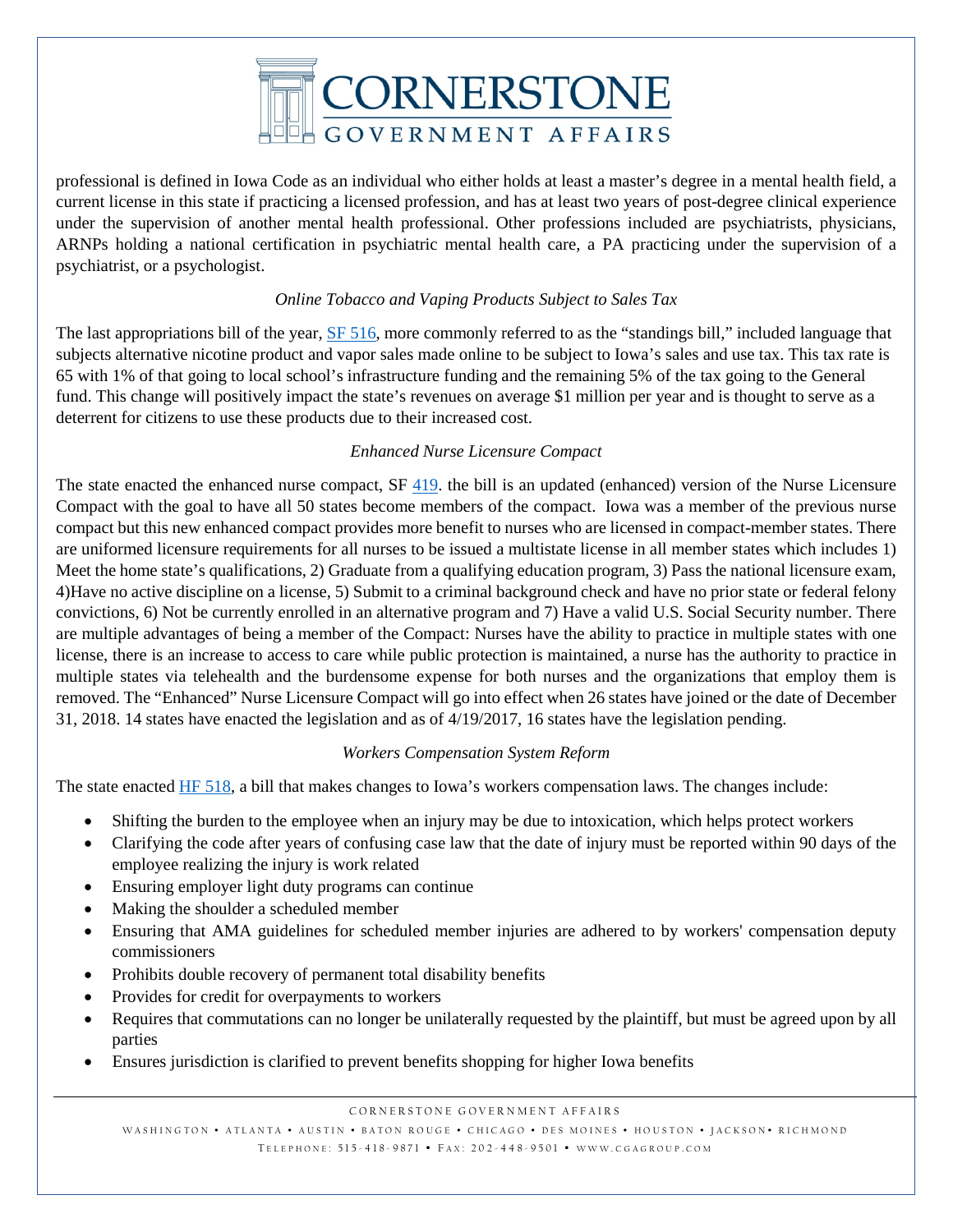

- Prevents attorneys from taking advantage of injured workers by taking fees on voluntary payments by an employer to an employee
- Significantly reduces the interest rates on workers' compensation judgements

## *Mammography Notification*

The Legislature tackled the breast density battle that has been waging at the statehouse for a number of years by adopting SF [250.](https://www.legis.iowa.gov/legislation/BillBook?ga=87&ba=SF250) The bill directs rules to be adopted by January 1, 2018, that directs a facility performing mammograms to include information on breast density in mammogram reports sent to patients. These reports will include information on the patient's breast density, their category of density, and if they are categorized as having heterogeneously dense breasts or extremely dense breasts, the report will include evidence-based information on dense breast tissue, increased risks associated with having dense breast tissues and the effects of dense breast tissue. The rules process will likely begin fairly quickly as rules must be in place by January 1, 2018.

### *Intergovernmental Transfers for Nursing Homes and County/City Hospitals*

Through language amended into the Health and Human Services budget bill, the state is tasked with filing a state plan amendment that would allow for intergovernmental transfers which would allow nursing homes and hospitals to partner to draw down increased Federal funding through an arrangement with the nursing home and hospital. County/city hospitals would be able to assume a nursing facility's license and draw down additional funds through an intergovernmental transfer to maximize reimbursement to up the Federal upper Payment Limit.

## *Hospital Provider Assessment*

The Hospital Provider Tax was scheduled to sunset this July  $1<sup>st</sup>$ ; language included in the HHS budget pushed the sunset out to July 1, 2019. The provider tax allows participating hospitals to "pay in" a tax that the Federal government matches. This provides for enhanced hospital rates for these participating hospitals. Hospitals throughout Iowa pay in approximately \$34million, which draws down from the Federal government approximately \$35million.

# *Public Health bill*

HF 393 is the Iowa Department of Public Health policy bill. The bill provides some flexibility to IDPH with substance abuse funding that is not used and returned by counties. The funds will be used for other substance abuse programs. Updates are made to the Medical Home & Patient Centered Health Council to reflect current duties and responsibilities. It updates Code language for various workforce programs. It complements IDPH activities around review and evaluation of current workforce programming. The bill removes unfunded and outdated programs, and makes conforming changes to the Code.

### *Health and Human Services Appropriations Summary*

Like virtually every other budget, the Health and Human Services Appropriations budget for FY 18, HF 653, was substantially less than the previous fiscal year. The net FY 2017, which had been cut around \$20 million in January, had a net appropriation of \$1.794 billion. The budget target agreed to by the House and Senate set this budget at \$1.766 billion, almost \$30 million less than the previous fiscal year. Additionally, the legislative target was an additional \$10 million less than the Governor's recommendation. Hospitals and providers were dealt a blow when several previously-attempted cost containment measures were accepted by the legislature who cited "no other option" due to the fiscal woes of the state's budget. These containments include:

• An increase of \$36,405,674 to fund Medicaid at the Governor's recommended funding level.

CORNERSTONE GOVERNMENT AFFAIRS WASHINGTON • ATLANTA • AUSTIN • BATON ROUGE • CHICAGO • DES MOINES • HOUSTON • JACKSON • RICHMOND TELEPHONE: 515-418-9871 • FAX: 202-448-9501 • WWW.CGAGROUP.COM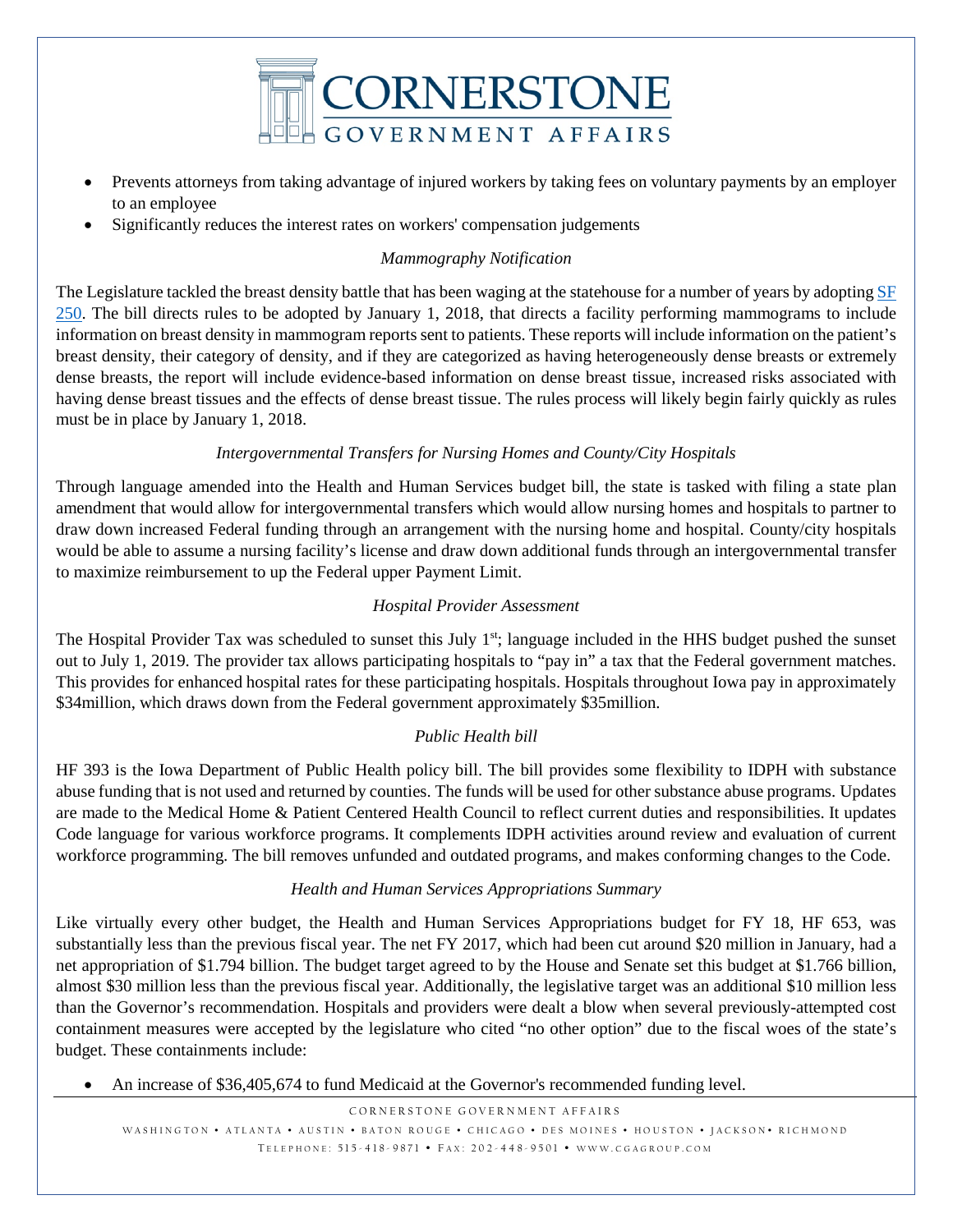

- An increase of \$2,500,000 to rebase nursing facilities.
- A decrease of \$500,000 to implement the cost containment strategy eliminating consultation codes.
- A decrease of \$1,200,000 due to greater than anticipated prescription drug rebates.
- A decrease of \$1,708,857 due to process improvement changes by the DHS.
- A decrease of \$2,000,000 to implement the site-of-service cost containment strategy.
- A decrease of \$3,100,000 due to the cost containment strategy aligning anesthesiologist payments with Medicare.
- A decrease of \$4,281,814 to implement the cost containment strategy eliminating three-month retroactive eligibility.
- A decrease of \$5,000,000 to eliminate enhanced payments for primary care physicians originally implemented under the Federal Affordable Care Act
- A decrease of \$7,700,000 to implement the cost containment strategy related to crossover claims.
- A decrease of \$9,500,000 due to the managed care organizations (MCOs) not earning the 2.00% incentive payment in FY 2017. These funds will be carried forward to fund Medicaid in FY 2018.
- A decrease of \$10,000,000 to implement the cost containment strategy related to the diagnostic related group (DRG) cost threshold formula.
- A decrease of \$12,500,000 due to a reduction in the amount estimated the MCOs will earn from the 2.00% incentive payment in FY 2018.
- Rural Iowa Primary Care Loan Repayment Program This is a decrease of \$84,514

Department on Aging: Appropriates \$11M and 27.0 FTE positions. This is a decrease of \$1 million and no change in FTE positions compared to estimated net FY 2017. Appropriates \$1.2 million and 16.0 FTE positions. This is a

Office of Long-Term Care Ombudsman: Appropriates \$1.2 million and 16.0 FTE positions. This is a net decrease of \$164,000 and no change in FTE positions compared to estimated net FY 2017.

State Family Planning Program: eligibility requirements and other provisions included in the Medicaid Family Planning Network Waiver. The Program funds are to be distributed in a manner that continues access to family planning services, but are not to be distributed to any entity that performs abortions or maintains or operates a facility where abortions are performed, or for direct or indirect costs related to providing abortions.

Home and Community-Based Services (HCBS) Rate Methodology: using the cost settlement methodology and begin using a tiered rate methodology for providers of supported community living, day habilitation, and adult day services for persons with intellectual disabilities under the HCBS waiver program.

Department of Public Health: of \$5.8 million and no change in FTE positions compared to estimated net FY 2017. The significant changes include:

- A decrease of \$1.3 million to the Addictive Disorders appropriation.
- A decrease of \$112,000 to the Healthy Children and Families appropriation.
- A net decrease of \$658,000 to the Chronic Conditions appropriation.
- A net decrease of \$4.0 million to the Community Capacity appropriation.
- An increase of \$1.1 million to the Essential Public Health Services appropriation.
- A net increase of \$398,000 to the Infectious Diseases appropriation.
- A net decrease of \$52,000 to the Public Protection appropriation.
- A decrease of \$1.3 million to be spread across all Department appropriations.
- Appropriates \$11.3 million and 15.0 FTE

CORNERSTONE GOVERNMENT AFFAIRS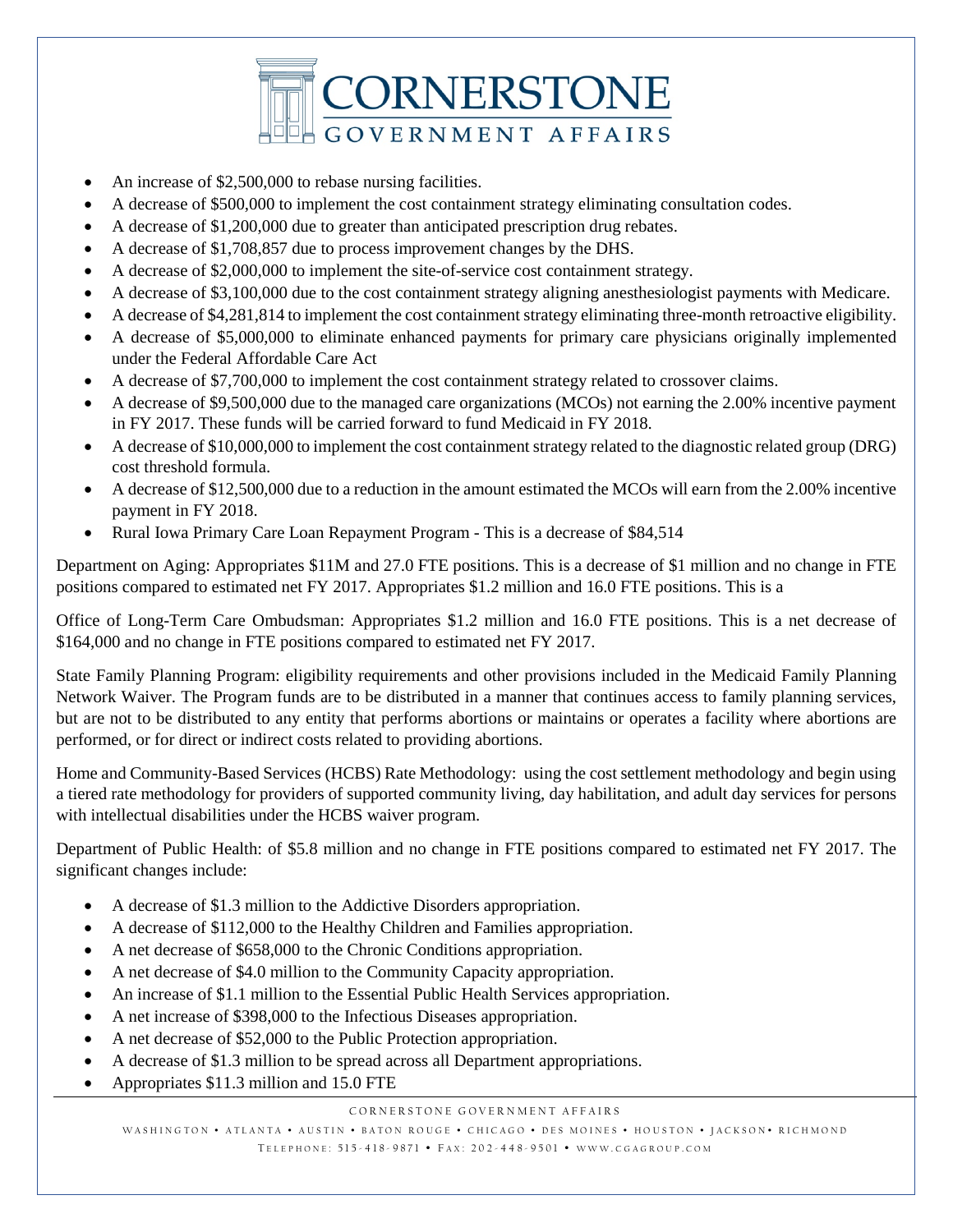

Department of Human Services: Appropriates \$51.2 million and 186.0 FTE positions. This is a net decrease of \$20.3 million and 1.2 FTE positions compared to estimated net FY 2017. Significant changes include:

- A net increase of \$6.8 million for the Family Investment Program/PROMISE JOBS appropriation.
- A net decrease of \$2.1 million for the Child Support Recovery Unit appropriation.
- A net decrease of \$18.6 million for the Medicaid appropriation.
- A net increase of \$581,000 for the Medical Contracts appropriation.
- A decrease of \$349,000 for the State Supplementary Assistance appropriation.
- A net decrease of \$917,000 for the State Children's Health Insurance Program (hawk-i Program) appropriation.
- A net increase of \$7.6 million for the Child Care Assistance appropriation.
- A decrease of \$883,000 for the State Training School at Eldora appropriation.
- A net increase of \$3.5 million for the Child and Family Services appropriation.
- A decrease of \$1.9 million for the Adoption Subsidy appropriation.
- A net increase of \$297,000 for the Family Support Subsidy appropriation.
- A combined decrease of \$1.7 million for the two Mental Health Institute (MHI) appropriations.
- A combined decrease of \$4.5 million for the two State Resource Center appropriations.
- A decrease of \$1.2 million for the Civil Commitment Unit for Sexual Offenders appropriation.
- A decrease of \$886,000 for the Field Operations appropriation.
- A decrease of \$1.6 million for the General Administration appropriation.
- A decrease of \$3.0 million for the Regional Mental Health Grants appropriation.
- A decrease of \$1.5 million to be spread across all Department appropriations.

Status quo appropriation for Iowa's  $1<sup>st</sup>$  Five Healthy Mental Development Initiative programs. The Program is a publicprivate Mental Development Initiative that partners primary care and public health services in Iowa to enhance high-quality well-child care. The 1st Five Model supports health providers in the earlier detection of socioemotional delays, developmental delays, and family risk-related factors in children birth to age five that then coordinates referrals, interventions, and follow-up.

ACES program has status quo funding. This addresses the study of children who experience adverse childhood experiences (ACEs). \$40,511

Suspension of the Medical Residency Program. Suspend for one year before reappropriating at least \$2M next year.

Allocates up to \$575,627 for the State Poison Control Center. This is no change compared to the estimated net FY 2017 allocation. The Center is allowed to transfer as much funding as needed for the purpose of receiving matching federal funds.

Psychiatric Bed Tracking System. Requires DHS to adopt new rules to require the State MHIs and hospitals with inpatient psychiatric treatment to update the psychiatric bed tracking system, at minimum, two times daily.

### *Bills that Died*

This year, several bills that were introduced were defeated due to session timelines, lack of legislative interest or approval, and lobbying efforts from various interest groups. Some of the health care related bills that died this year were the following:

WASHINGTON • ATLANTA • AUSTIN • BATON ROUGE • CHICAGO • DES MOINES • HOUSTON • JACKSON • RICHMOND TELEPHONE: 515-418-9871 • FAX: 202-448-9501 • WWW.CGAGROUP.COM